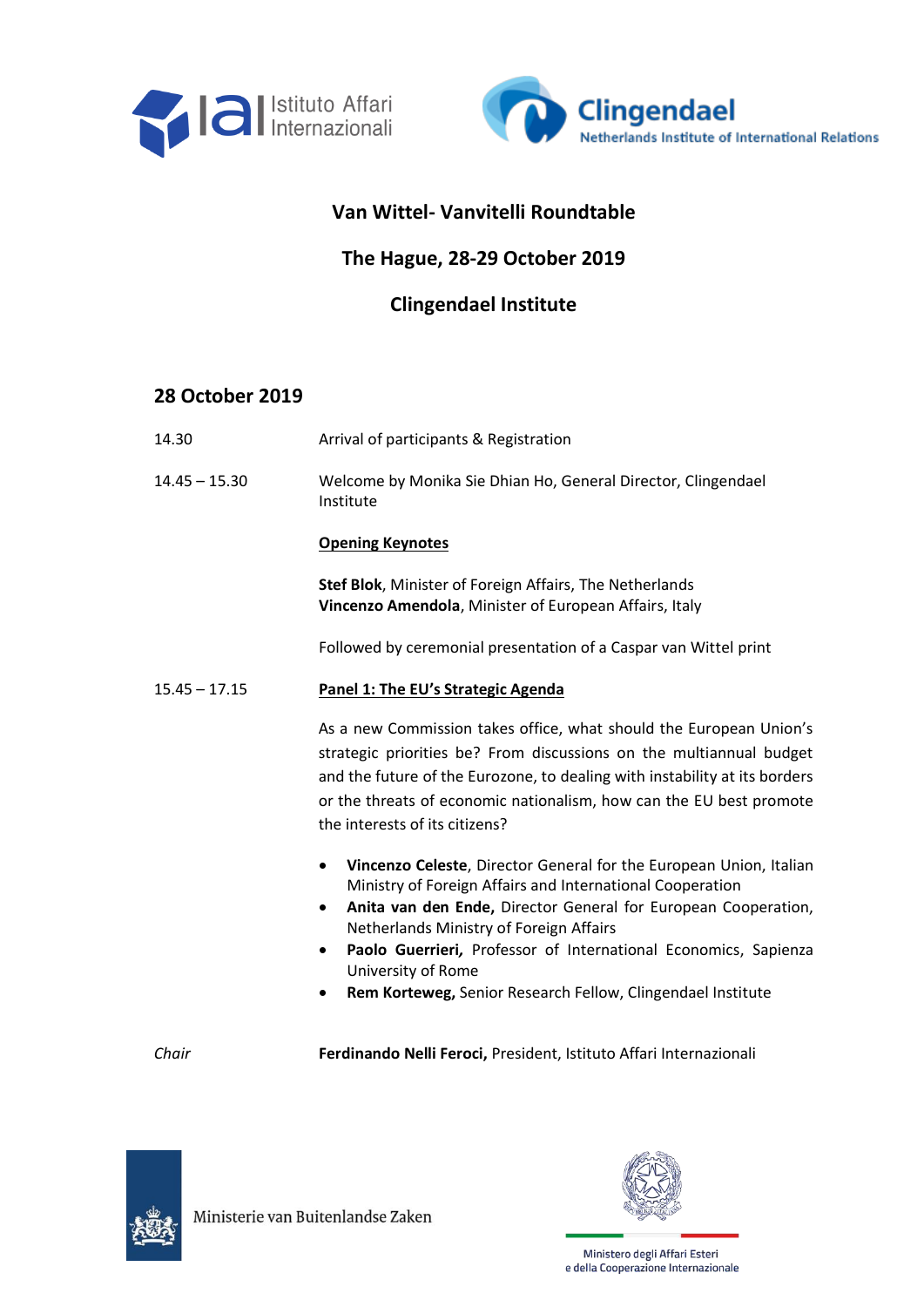



17.30 **Drinks and departure for dinner (hosted by H.E. Andrea Perugini, Ambassador of Italy to the Kingdom of the Netherlands)**

### **29 October 2019**

#### 9.00 –10.15 **Panel 2: Dealing with Irregular Migration**

Can a shared Italian-Dutch approach to the migration crisis be identified? After the Malta summit, it is time to take stock of where the discussion on dealing with human trafficking and secondary migration stands. What are next steps in tackling irregular migration and can the Netherlands and Italy take them together?

- **Joost Klarenbeek,** Special Envoy for Migration, Netherlands Ministry of Foreign Affairs
- **Daan Huisinga**, Deputy Director-General Migration, Netherlands Ministry of Security & Justice
- **Andrea Vitolo,** Office of the Diplomatic Advisor of the Italian
- President of the Council of the Ministers
- **Chiara Favilli ,** Associate Professor of Law, University of Florence
- **Jorrit Rijpma,** Associate Professor of European Law, Leiden University

*Chair* **Monika Sie Dhian Ho,** General Director, Clingendael Institute

10.15 – 10.45 Coffee/ tea break

#### 10.45 – 12.00 **Panel 3: Climate change and energy transition**

The European Commission has set the bar high for developing a European Green Deal. Can Italy and the Netherlands help push the EU forward to meet its climate ambitions? How can Italy and the Netherlands engage non-EU countries to be more ambitious and concrete in implementing the 2030 Climate Goals in the run-up to COP26?